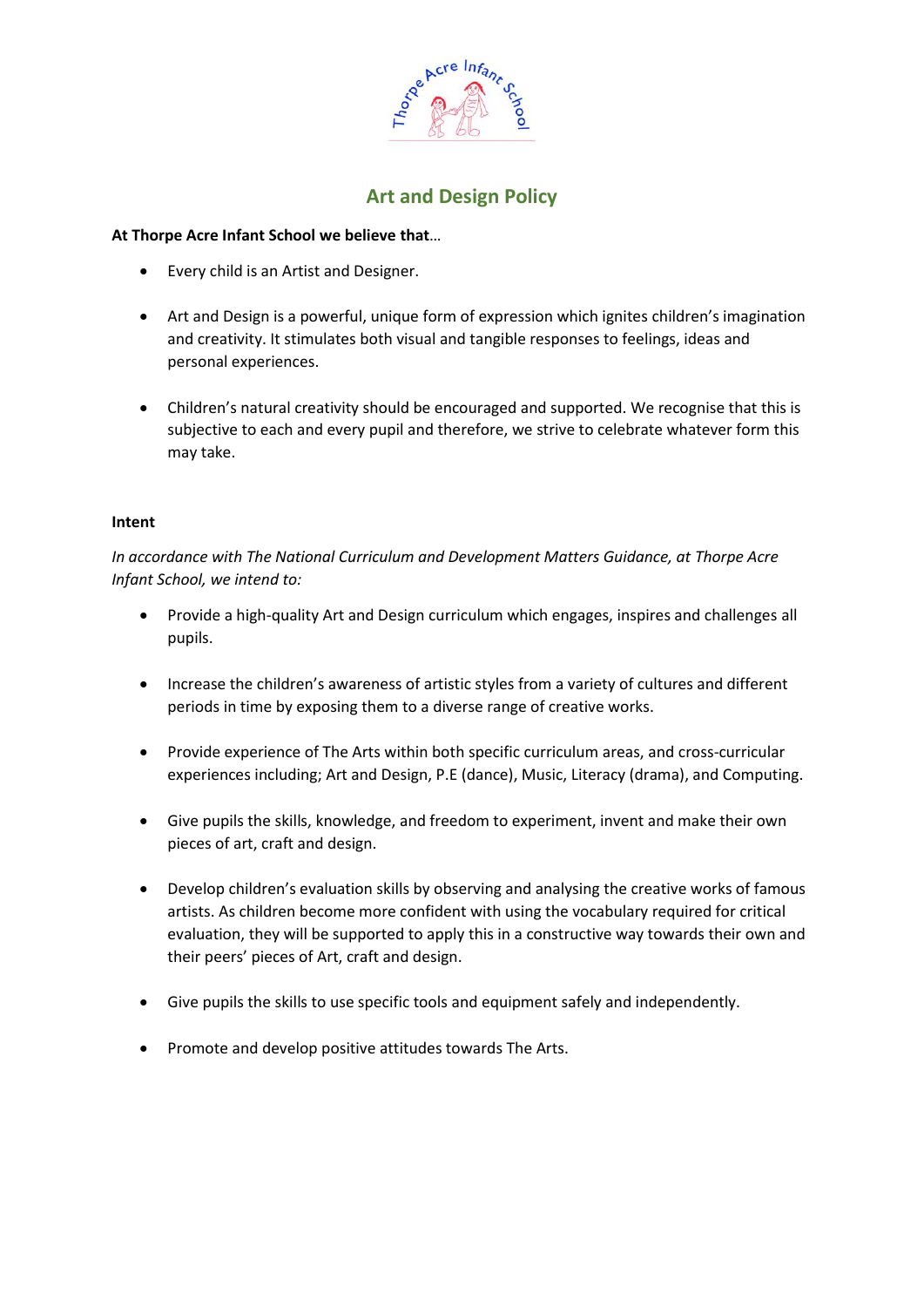

### **Implementation**

## **Early Years Foundation Stage (EYFS)**

A key principle of EYFS practice is to ensure that the children are free to make choices based on their own interests. Therefore, children are provided with a variety of art, design and craft resources which they are able to access independently at regular times in the day as part of the continuous provision. Whilst the adults in EYFS will often provide a 'hook' to entice and ignite their creativity, the children have complete freedom regarding the process, the materials used and the end result of their creative works. The correct use of specific tools and techniques are often modelled in the moment so that each child is scaffolded in a way that is appropriate for them and their needs. In light of this, assessment of Art and Design in EYFS is often formative and based on regular interactions and observations of the children in the provision.

## **Key Stage One**

The skills and knowledge that the children acquire in EYFS are built upon and extended in Key Stage One through a mixture of designated lesson time and cross-curricular experiences. Art and Design lessons are integrated into the school's ongoing 'topic' work and the coverage of skills and content is set out on the long-term curriculum plan which is organised into a three-yearly cycle. This crosscurricular approach ensures that all pupils are exposed to a wide range of techniques and artists, as well as enabling them to return to and develop familiar skills as they progress through the school.

#### **Sketchbooks**

A sketchbook is given to each child at the beginning of The Foundation Stage. During this time, they are used to record the progress made by the children throughout the year, in relation to key Art and Design skills such as; observational and portrait drawing, painting and using colours for a particular purpose. The use of sketchbooks is then continued into Key Stage One, and the children take increased ownership over exploring, investigating and presenting the journey that their artwork takes. As a result of this ownership, the sketchbooks are an important tool for teacher, peer and selfassessment. Assessment in Art and Design is formative and is often given verbally through a process of observation, discussion and questioning alongside the individual. Children's overall progress in Art and Design is reported to parents in an annual, written report.

#### **Impact**

- The pupils become enthusiastic and confident Artists and Designers. This confidence gives pupils the platform for which to enjoy The Arts in later life.
- The pupils understand that they can express themselves freely through Art and Design, which in turn, has the potential to impact positively on their wellbeing.
- Children gain transferable personal qualities including; independence, critical evaluation skills, communication and teamwork.
- Children develop safety awareness of themselves and those around them when using and applying different tools and techniques.